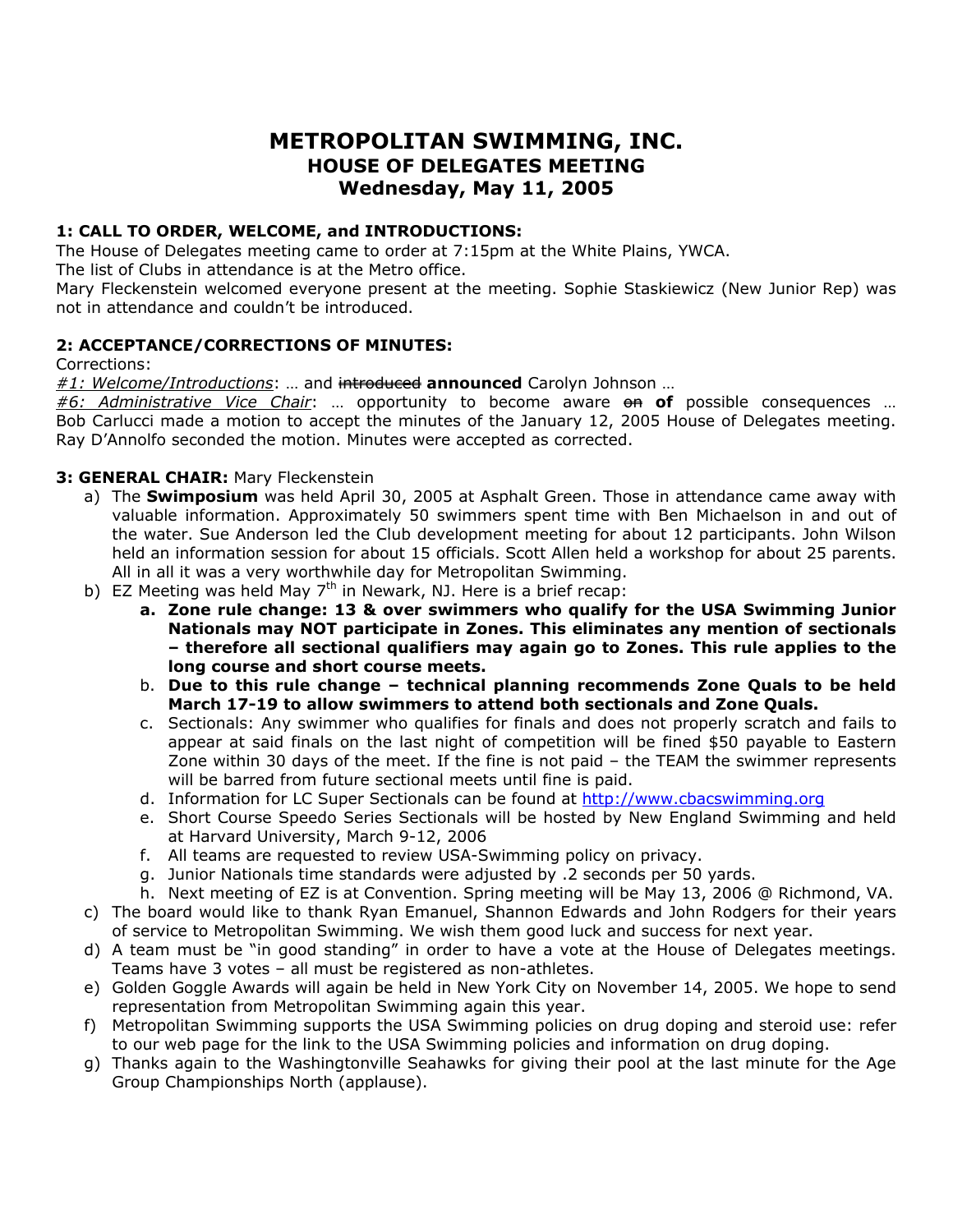# **4: TREASURER'S REPORT:** Mary Ann Senecal

a) The September 1, 2004 to April 30, 2005 report was available at the meeting. The overall balance changes every day. Gil Smith made a motion to accept the Treasurer's Report as presented. Holger Fietkau seconded the motion which was approved by all.

## **5: FINANCE CHAIR:** George Rhein

- a) We will hold off on the Budget until the House of Delegates in September.
- b) Money that was invested last spring made about \$22,000 profit in 14 months.

## **6: ADMINISTRATIVE VICE CHAIR:** Bea Hartigan

- a) Bea presented the **Outstanding Service Award, Sponsored by ConocoPhillips,** to our own General Chair, Mary Fleckenstein. Congratulations Mary for an outstanding job (applause)!
- b) All meet reports are to be sent out within 14 days of the end of a meet. Some are still due from the winter meets – Bea received two reports at this meeting. If you believe that you will be late, email Bea to let her know. Please make sure that you use the most current forms available on the Metro Website. Information has been added on those forms! Teams must be in good standing in order to vote at the House of Delegates.
- c) Bea gave a copy of her report from the Eastern Zone Meeting to be included with the minutes.

## **7: SENIOR CHAIR: Dave Ferris**

- a) Senior Mets LC will be at Eisenhower Park as scheduled. Information will be posted on the website.
- b) Spring Speedo Champions Series 2006 will be at Harvard University in Massachusetts in March.

## **8: AGE GROUP CHAIR:** Eddie Lary

Eddie Lary was unable to attend the meeting due to a death in his family. Our condolences go out to Eddie and his family.

- a) Short Course Eastern Zone Team was extremely successful. Metro sent 106 swimmers to Zones and was overall Team Champion (first time in about 15 years). The girls' team tied for first place with Middle Atlantic. Both banners were on display at the meeting.
- b) Paul Furbeck attended the Age Group Chair Workshop in Colorado Springs on behalf of Metro. Paul thanks Metro for this opportunity. He learned a lot. Wants to help in the growth and development of the athletes. There will be a Zones All Star camp next April or May. The top 2 in each event from the LC Zones would be invited to attend. More info will be available at a later date.

#### **9: COACHES' REPRESENTATIVES:** Gil Smith

- a) **"Metropolitan Age Group Coach of the Year"** sponsored by the American Swim Coaches Association: must be selected by coaches. Send nomination of your choice of Age Group Coach (coach of 14-under swimmers) to Gil Smith by August 15, 2005 @ papabear122346@aol.com. Information was available at HOD. The winner will be announced at the September HOD.
- b) **Coaches must have current certifications with them at all meets**. Meet directors should appoint somebody to go around and ask all coaches to see their cards. If a non certified coach is on deck and an accident happens, then your insurance is null and void! List of coaches and their certifications expiration dates is available on the website. This list is updated almost daily. **Coaches must be prepared to show their card at all times.**

#### **10: ATHLETES REPRESENTATIVE:** Ryan Emanuel & Anthony Mironov & Sophie Staskiewicz

Sophie was not at the meeting. Anthony is now the Senior Reps. Thanks to Ryan (will go to UC Berkeley).

a) Athletes Reps want to elect 4 athletes as "**Metro Age Group Swimmer of the Year**" every year. Award would be given at the Hall of Fame dinner each year. **It would be given annually to a male and a female swimmer 14-under and a male and a female swimmer 15-over**. Criteria for nomination will be finalized soon – it will be strictly performance driven. Swimmers will need at least JR cut to be considered in the 15-over age group, still be in high school, swam at least four Metro meets that year, have at least 3 years of swimming experience in Metro. They would be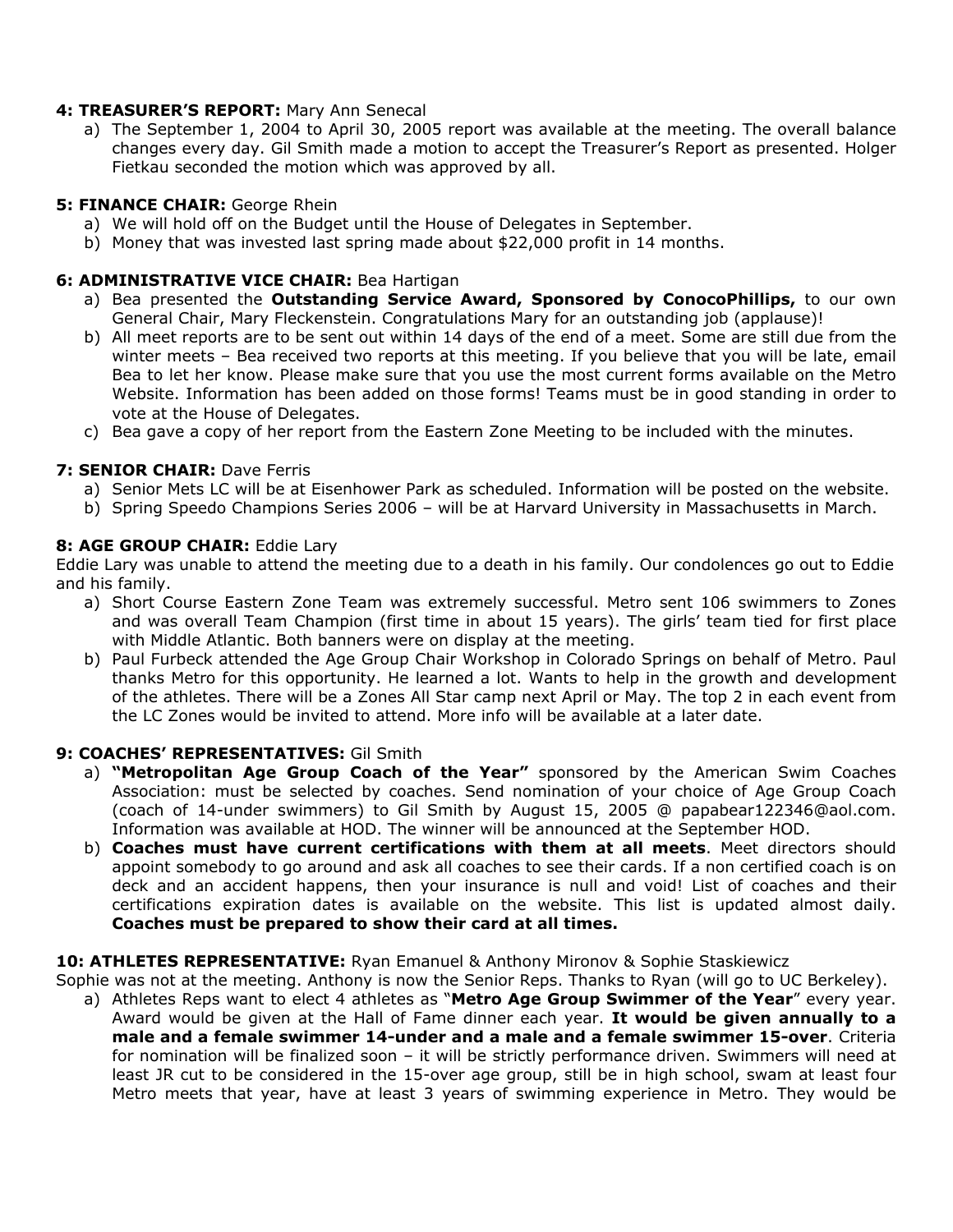nominated by coaches, and then the board would narrow down the list. Athletes will need help from Age Group Committee to finalize the nomination forms. Voting process will be finalized soon. It will be posted on the website. There will be no 2005 recipient. Selection period will start after the Hall of Fame dinner and go until May  $1<sup>st</sup>$  of the next year. First awards will be given in May 2006.

b) Carle Fierro thanked Anthony Mironov who did a great job at Zones (applause).

# 11: TECHNICAL PLANNING: David Ellinghaus

David was unable to attend the HOD due to a Confirmation Sponsors mandatory meeting.

- a. Technical Planning and the Board of Directors have proposed the 2005-2006 Championship meet schedule. The proposed calendar was sent to the Metro Webmaster for posting on May  $1<sup>st</sup>$  with an explanation for the calendar. The calendar represents the first step in a 4-year plan being worked on by Technical Planning, Age Group and Seniors Committees.
- b. Reminder concerning awards for Championship Meets: If in an 8-lanes pool: medals for 1-8 and Ribbons for 9-16 for individual events; medals 1-3 and ribbons 4-8 in relays - If in an 6-lanes pool: medals for  $1-6^{th}$  places and Ribbons for 7-12 in all individual events; medals 1-3 and ribbons 4-6 in relays. This is for Silvers, Junior Olympics, Senior Mets, 8&under and Age Group Championships. This rule was not followed by all host Clubs this past season.
- c. Qualifying Time Standards for Long Course Junior Olympics and Senior Mets have been posted. Reminder: converted times will not be accepted. Long discussion followed about YMCA meets not in the USA Swimming database – valid times but can't be proved through SWIMS database.
- d. Question: Should Invitationals be posted on the website? Robbie Ortoff made a motion that all Invitationals that will be posted on the Metro Website must include the names of all teams that are actually invited to the meet. Eric Hertenstein seconded the motion. Vote: 30 "for" – 22 "against". **Motion carries.**
- e. Technical Planning has been asked to create guidelines for Metro run Relay Carnivals. Please send any ideas or suggestions. A formal proposal will be made at the September meeting.
- f. Teams bidding on distance sessions are reminded that they must specifically adhere to the Metro rule governing distance sessions in order to receive their stipend money. All of the following events must be held on the same day. The 1650 free may be held in a separate session on that same day to allow more swimmers to participate. Teams that want to add events to this list must ask the Board ahead of time, in writing, for an exception to this rule.
	- 1. 11-12 400 IM} *(can be held as 11-14 400 IM but awards must be given to 11-12 and 13-14)*
	- 2. 13-14 400 IM}
	- 3. 10-under 500 free}*(can be held as 12-U 500 free but awards must be given to 10-under and 11-12)*
	- 4. 11-12 500 free }
	- 5. Open 1650 free
- g. Short Course Season 2005-2006 (see separate page)
- h. A motion to accept the 2006 Championships Schedule as proposed was made by Eric Hertenstein and seconded by Dennis Munson.
	- 1. A long discussion followed about the dates proposed for Senior Mets and JO's. Dave Ferris made a motion to accept the proposed calendar with the following amendment: JO's would be held February 17-19 (or 18-20) and Senior Mets would be held February 23-26. Ilan Noach seconded this motion. Vote: 30 "for" – 24 "against" – **motion carries**.
	- 2. A motion to move Silvers to February 3-5 instead of Feb. 10-12 was made by Carlé Fierro and seconded by Mary Ann Senecal. Vote: 5 "for" – everyone else "against". **Motion fails.**
	- 3. Final Vote: Majority "for" a few hands "against" **Calendar is accepted as amended.**
	- 4. Championship Meets Calendar Winter 2006 is as follows:
		- February 10-12 Silver Champs: North: Condors; Central: APEX; South: TVSC
		- February 17-19 (or 18-20) Junior Olympics at Eisenhower Park: TVSC & TS-HHH
		- February 23-26 Senior Mets Metro-run meet at Lehman College
		- March 4-5 8&Under Championships: Badger Swim Club at Lehman College
		- March 17-19 Zone Qualifier Metro-run meet at Lehman College
		- March 24-26 Age Group Champs: North: VAC; Central: APEX; South: Hauppauge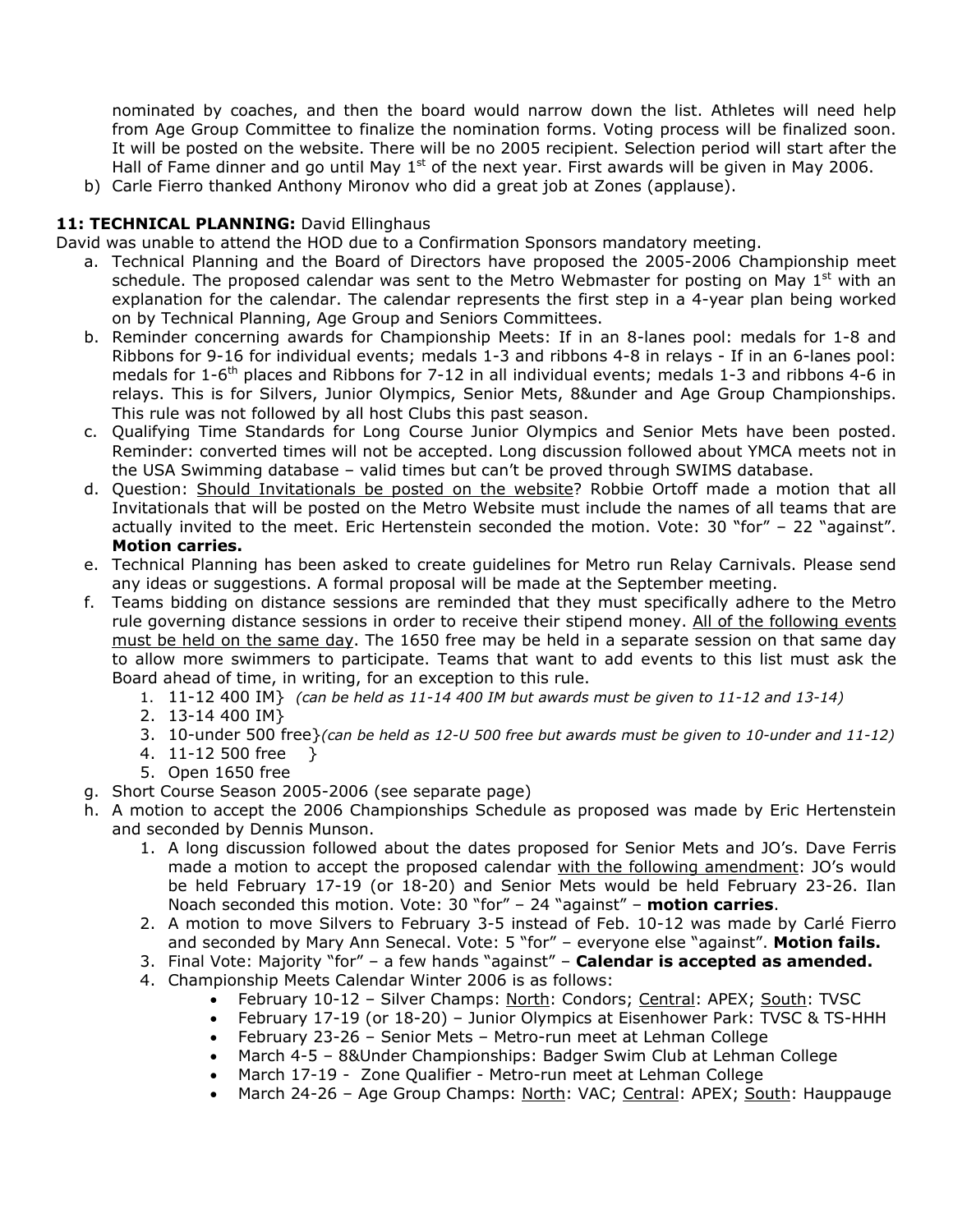- 5. Rich Finkelstein is asking TP to revisit the calendar if the Nassau County Pool is not available for Junior Olympics.
- 6. Request to Technical Planning to open Age Group Championships to all but Zone Quals. This would most probably be a problem for number of swimmers, especially at Metro South site.

# **12: OFFICIALS CHAIR:** Holger Fietkau & Kris Sawicz

a) Joseph Stetz Memorial Scholarship Award – 4 scholarships of \$500 each will be presented at the Hall of Fame Dinner. Winners are: Courtney Windler (Team Suffolk), Clare McKenna (Long Island Aquatic Club), Douglas Ellman (YWCA Middies), and David Caputo (Wagner Aquatic Club). Congratulations to all!

# 13: **ZONE TEAM COORDINATOR: Barry Roffer**

- a) Eastern Zones Long Course will be in Buffalo in August. 60 rooms have been reserved in Buffalo.
- b) Time standards are posted on website. Entries will be due sometimes in July. Swimmers that make **new cuts at JO's** will be able to enter these new events.
- c) Coaches that are interested in attending Zones must apply.

# **14: REGISTRATION COORDINATOR:** Barry Roffer

- a) Happy  $50<sup>th</sup>$  to Ilan Noach!
- b) Registrations are effective as soon as the money is received! DO NOT ALLOW SWIMMERS IN A MEET WITHOUT PROPER REGISTRATION. Use only club checks for registrations. Registrations for 2005-2006 season must be done electronically (by email or with a disk – no hand entries)
- c) Coaches must pass the ASCA Test before they can register for their second year of coaching. It is available online (under coaches section).
- d) Coaches must send in their new certifications, before their coach's card expires, to receive a new card – NO coaches should be allowed on deck without a current card! Roster is updated all the time.

# **15: NATIONAL TIMES VERIFICATION/TOP 16:** Monique Grayson/Mary Ann Senecal

a) Quiet time at the moment, but long course meets season is upon us.

# 16: WEB PAGE COORDINATOR: Monique Grayson

a) Positive response from many on improvement to the website ("Late News" section and dates)

# **17: SAFETY COORDINATOR:** Carolyn Johnson

- a) Adolph Kiefer Safety Commendation Award Nomination Awarded to an individual or organization for demonstrating outstanding commitment to aquatic safety.
- b) First quarter accident stats from USA Swimming Metro had 1 accident.
- c) USA Swimming Safety Education Committee policy on cell phone and video recording devices in locker rooms: USA Swimming recommends it be prohibited and is asking each LSC to adopt it.

# **18: HALL OF FAME:** Len Galluzzi

a) The Hall of Fame banquet will take place on the Tuesday May 24, 2005 at Riccardo's in Queens – Forms were available at the meeting. Members to be inducted in the Hall of Fame: Ray D'Annolfo, Ray Ruddy and Cristina Teuscher.

# **19: DISABILITIES COORDINATOR:** Corinne Cody

a) Long Course Zone meet applications for swimmers with disabilities will be available on the website: two swimmers 12&Under and two swimmers 13&Over will be allowed to attend.

# **20: OPEN WATER COORDINATOR:** Bea Hartigan

a) The Metropolitan Open Water Championships will be on Sunday, July  $10<sup>th</sup>$  in Huntington – Registrations are coming in slowly.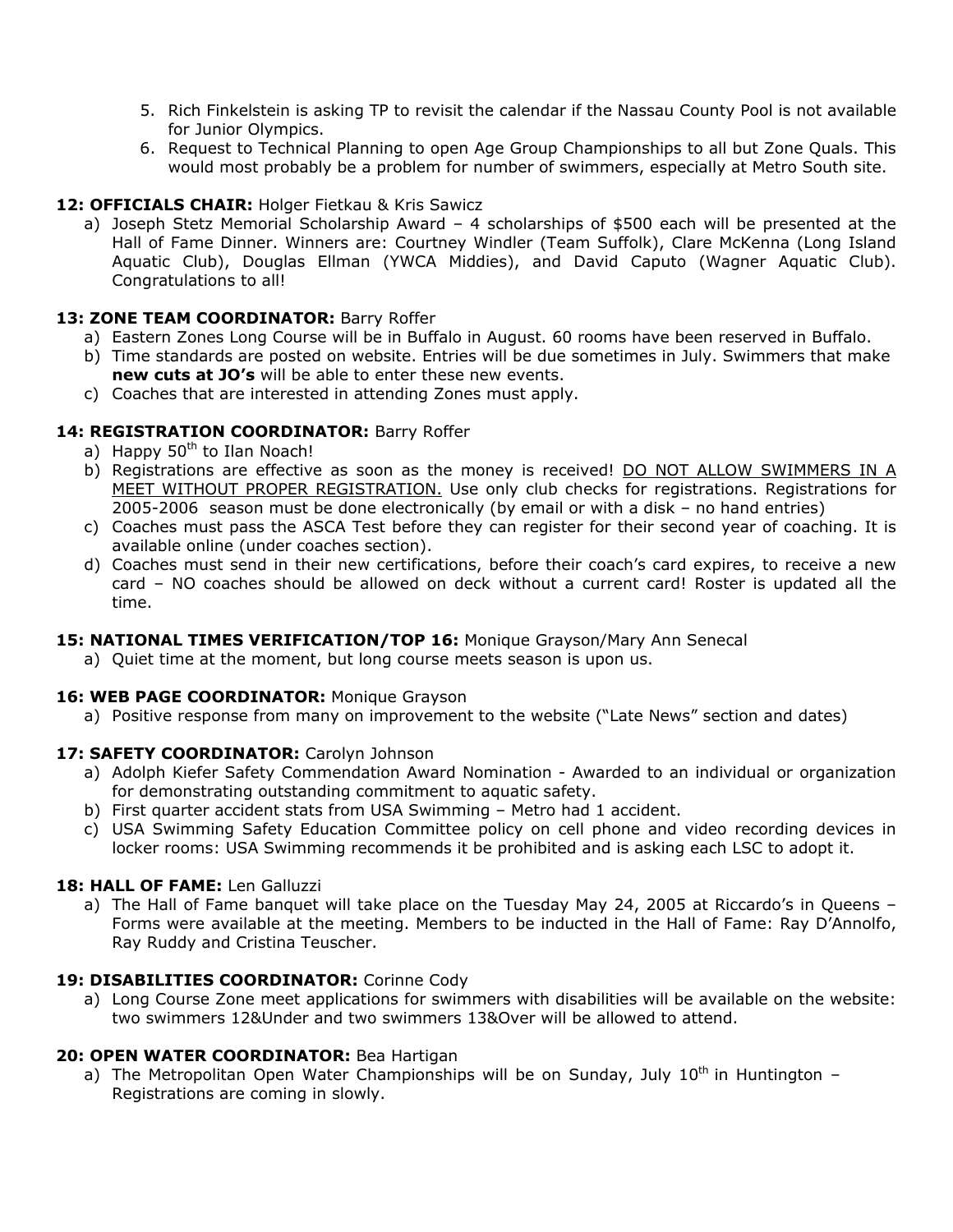## **21: SWIM-A-THON:** Rich Finkelstein

No report at this time.

## **22: OUTREACH COORDINATORS:** Brian Brown and Larry Collins

No report at this time.

#### **23: OLD BUSINESS:**

- a) Brad Evans from Half Hollow Hills made a motion to request that one coach per club be educated to recognize steroid use among athletes. Motion was seconded by another HHH parent. Discussion followed. 16 voted in favor of the motion. 30 voted against it. **Motion failed**. A link to the USA Swimming policies and information on steroids and drug doping is available on the Metro website.
- b) Bea Hartigan reminded meet marshals that one of their responsibilities is to check the coaches' cards at meets.

## **24: NEW BUSINESS:**

- a) The Nominating Committee presented the **slate of officers** for election. Rich Finkelstein made a motion to accept the following members for a two-year term. Bea Hartigan seconded the motion – All in favor – Slate of officers was accepted as voted on.
	- o Age Group Co-Chairs: Paul Furbeck and Bob Vializ
	- o Treasurer: Mary Ann Senecal
	- o Technical Planning: David Ellinghaus
	- o Safety: Carolyn Johnson
	- $\circ$  Board of Review All members of Previous Board (2 new athletes will be asked to join)

Bea Hartigan made a motion requesting the secretary to destroy the ballots. Gil Smith seconded the motion. All were in favor. Ballots were destroyed as requested.

- b) Bea Hartigan made a motion to deny the Metro distance stipend to teams that host Invitationals with a distance session. Paul Fortoul seconded the motion. Show of hands: 7 voted for the motion but everyone else voted against it. **Motion failed**.
- c) Dave Ferris made a motion to accept the **Metropolitan Swimming Club Achievement Program** (this proposal was posted on the Metro Website for review prior to this meeting). Holger Fietkau seconded the motion. Long discussion followed. We need to research if the tax exempt status will be affected? Closed vote was called – **Motion passed** – Proposal is accepted. Bea Hartigan made a motion requesting the secretary to destroy the ballots. Gil Smith seconded the motion. All were in favor. Ballots were destroyed as requested.
- d) Long Island Aquatic Club requested to switch their Junior Meet of Wednesday, July  $6<sup>th</sup>$  to Wednesday, July 20<sup>th</sup> due to pool availability. All in favor.

A motion to adjourn the meeting at 10:22pm was made by Carolyn Johnson, seconded by Gil Smith, and accepted by all.

#### **House of Delegates Meetings 2005-2006:**

• **Saturday, September 24, 2005 – Mandatory meeting for all clubs - 8:30am at the White Plains YWCA – one athletes' rep (13&over) per team must be present.** 

- **Wednesday, January 11, 2006 7:00pm at the White Plains YWCA Bid meeting**
- **Wednesday, May 10, 2006 7:00pm at the White Plains YWCA Bid meeting**

Submitted by Monique G. Grayson May 17, 2005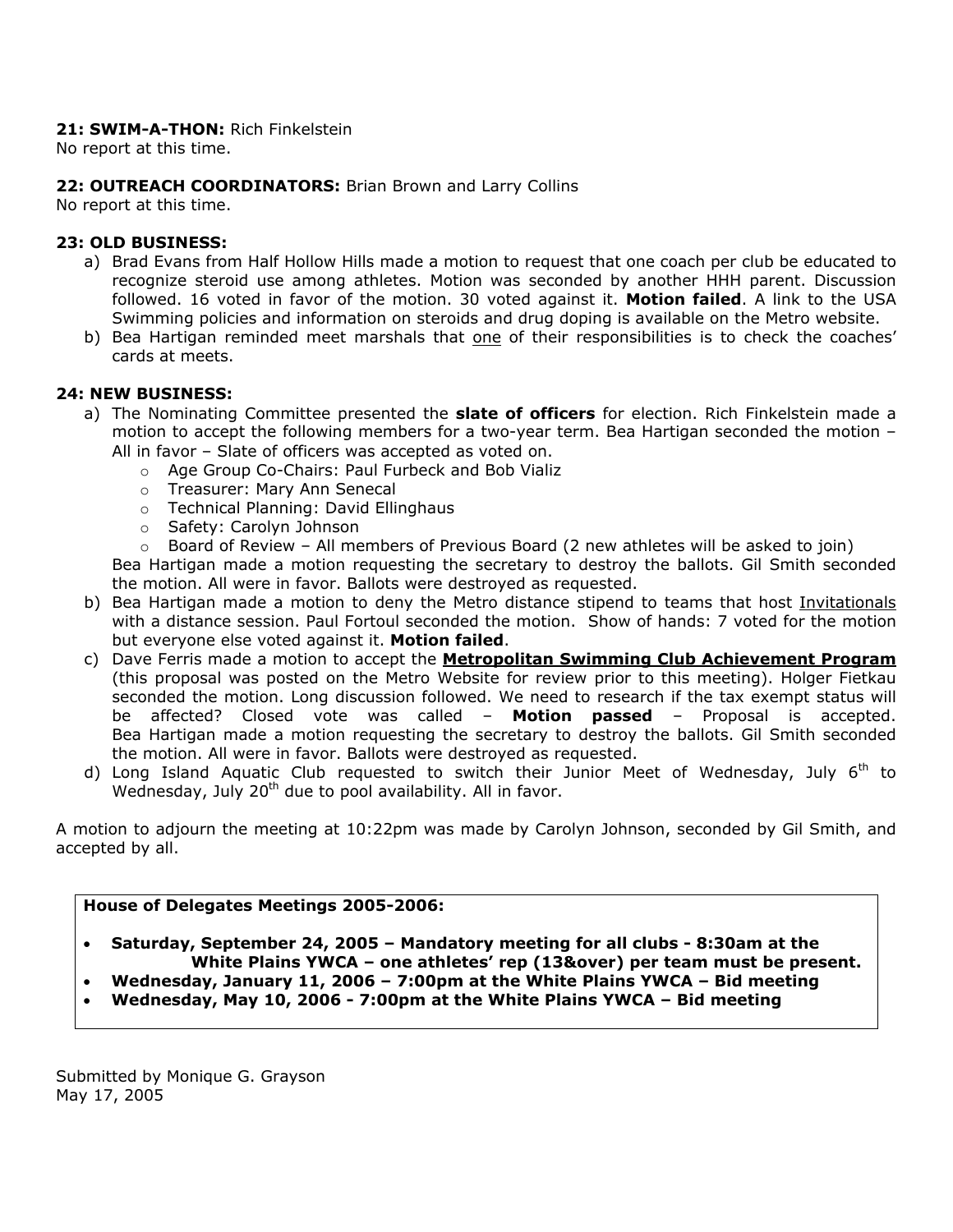# **METROPOLITAN SWIMMING, INC. 2005-06 CALENDAR**

#### **SEPTEMBER:**

- 24: **Mandatory House of Delegates Meeting**: 8:30am at White Plains Y
- 25: Condors Age Group 2 sessions

#### **OCTOBER:**

| $8 - 9:$    | <b>BGNW Marlins Fall Meet - 4 sessions</b>                     |
|-------------|----------------------------------------------------------------|
| 14:         | ASCSC Relay Carnival (closed)                                  |
| $15 - 16$ : | Asphalt Green Season Starter Invitational                      |
| 16:         | Flushing YMCA - Distance Meet                                  |
| $21 - 23:$  | Long Island Express Invitational $-5$ sessions                 |
| 22:         | Newburgh Sharks - Annual Red, White & Blue                     |
| $22 - 23:$  | Flushing YMCA - Junior Swim Championships                      |
| $22 - 23:$  | Three Village Swim Club - Ann Wycoff Meet                      |
| 23:         | <b>BGNW Marlins: Distance Meet</b>                             |
| $28 - 30:$  | YWCA Middies Halloween Invitational                            |
| 29:         | West Point Swim Club Halloween Meet - 2 sessions               |
| $29 - 30:$  | Condors $-4$ sessions                                          |
| $29 - 30:$  | LIAC - Chappy's Big Race Invitational - 4 Sessions - Age Group |
| . חרים      | Connetaust Cuim Club Fell Hellewson Meet Agossians             |

- 29-30: Connetquot Swim Club Fall Halloween Meet 4 sessions
- 30: Badger Swim Club (2 sessions)

## **NOVEMBER:**

- 5: Sachem Swim Club Fall Meet 2 sessions
- 5: Big Blue Harvest Meet 2 sessions
- 5-6: Asphalt Green NYC 2005 Open Invitational Prelims: LCM Finals: SCY
- 11-13: Viking Aquatic Club Viking Classic 6 sessions
- 13: BGNW Age Group Meet 2 sessions
- 18-20: Flushing YMCA Big Apple Classic
- 19-20: Gael Aquatic Club at IONA 4 sessions
- 19-20: Aqua Gems Early Bird at Orange County CC 6 sessions
- 19: YWCA Middies 8-Under Invitational
- 25-27: Long Island Express Invitational 5 sessions
- 25-27: Asphalt Green Thanksgiving Invitational Distance Events Session<br>25-27: YWCA Middies Thanksgiving Invitational
- YWCA Middies Thanksgiving Invitational
- 26: Minissink Valley Aquatics 2 sessions
- 26-27: LIAC Thanksgiving Invitational at Nassau County 4 sessions Age Group

#### **DECEMBER:**

- 1-3: **US OPEN CHAMPIONSHIPS** @ Auburn, Alabama
- 2-3: Viking Aquatic Club: Short & Sweet x 2 4 sessions
- 2-4: Connetquot: Holiday meet Distance session Friday PM
- 3-4: BGNW Marlins Holiday Meet 4 sessions
- 4: Gael Aquatic Club at IONA 8-Unders only 1 session
- 4: Condors: Mini Meet Age group 2 sessions
- 9-11: West Point Holiday Invitational 7 sessions T/F
- 10-11: Asphalt Green New York City Qualifier Invitational
- 10-11: Newburgh Sharks Blue & Gold Meet
- 16-18: Marist SC Holiday Invitational 6 Sessions
- 18: Badger Swim Club 2 sessions